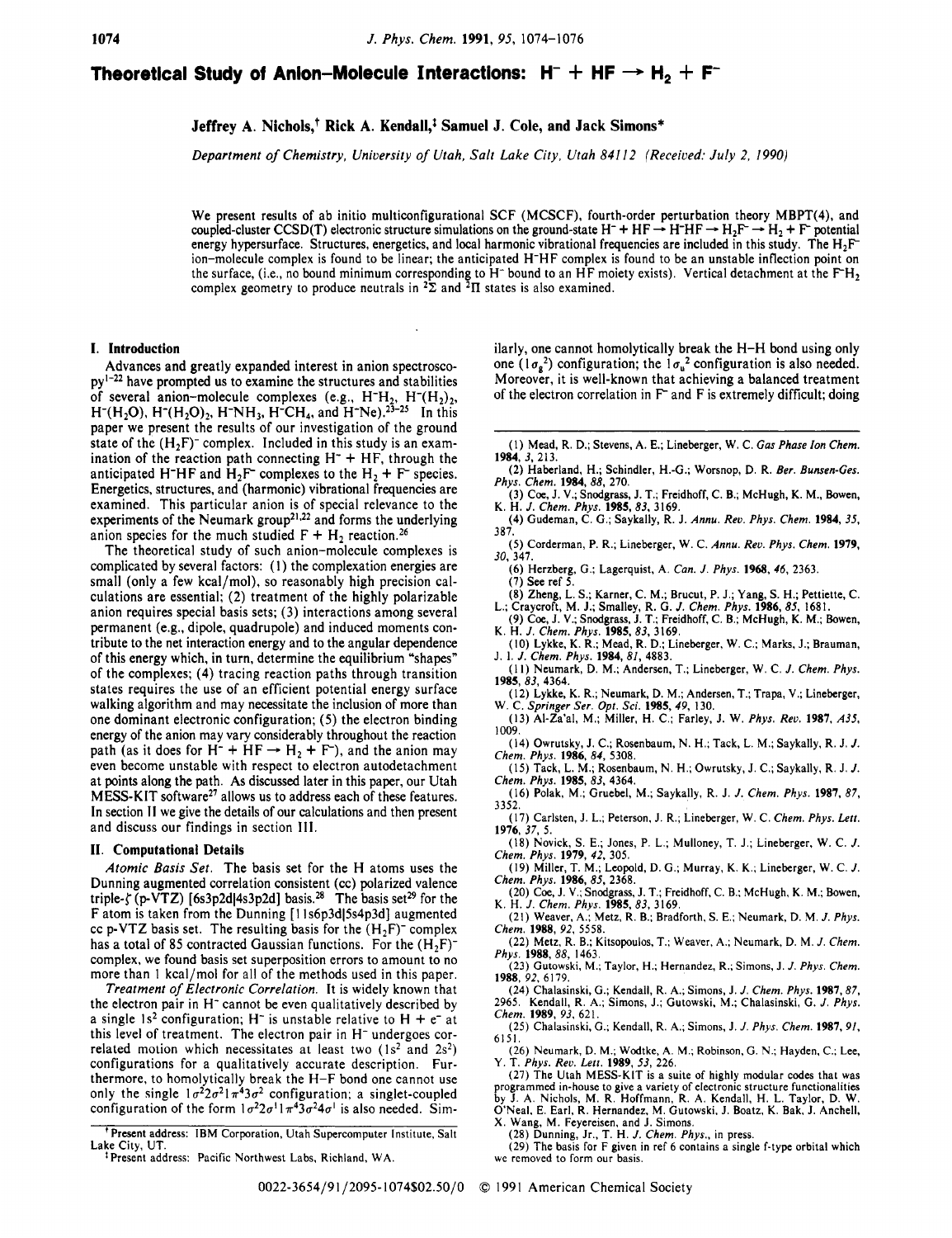**TABLE I: Energies. Geometries. and Vibrational Frequencies for the Reaction**  $H_2 + F^- \rightarrow HF + H^-$ 

| species               | calculation type | energy, hartrees | geometry, <sup><math>d</math></sup> Å          | freq, $cm^{-1}$  |  |
|-----------------------|------------------|------------------|------------------------------------------------|------------------|--|
| $H^-$ + $HF$          | <b>MCSCF</b>     | $-100.673581$    | $r_{\text{HF}} = 0.922$                        | 4284             |  |
|                       | MBPT(4)          | $-100.852411$    |                                                |                  |  |
|                       | CCSD(T)          | $-100.852148$    |                                                |                  |  |
|                       | CCSD(T)          | $-100.852159$    | $r_{HF} = 0.919$                               | 4087             |  |
|                       | (0.0, 6.1)       |                  |                                                |                  |  |
| $H$ <sup>-</sup> $HF$ | <b>MCSCF</b>     | $-100.727571$    | $r_{\text{HF}} = 1.068, r_{\text{HH}} = 1.193$ | 351i, 1270, 1597 |  |
|                       | MBPT(4)          | $-100.900400$    |                                                |                  |  |
|                       | CCSD(T)          | $-100.897824$    |                                                |                  |  |
|                       | $(-28.7, -22.8)$ |                  |                                                |                  |  |
| HHF <sup>-</sup>      | <b>MCSCF</b>     | $-100.741753$    | $r_{HF}$ = 1.999, $r_{HH}$ = 0.758             | 292, 773, 4143   |  |
|                       | MBPT(4)          | $-100.910225$    |                                                |                  |  |
|                       | CCSD(T)          | $-100.904416$    |                                                |                  |  |
|                       | CCSD(T)          | $-100.905480$    | $r_{HF}$ = 1.690, $r_{HH}$ = 0.770             |                  |  |
|                       | $(-33.5; -25.2)$ |                  |                                                |                  |  |
| $H_2 + F^-$           | <b>MCSCF</b>     | $-100.710779$    | $r_{\text{HH}} = 0.755$                        | 4224             |  |
|                       | MBPT(4)          | $-100.900279$    |                                                |                  |  |
|                       | CCSD(T)          | $-100.894312$    |                                                |                  |  |
|                       | CCSD(T)          | $-100.894408$    | $r_{\text{HH}} = 0.730$                        | 4378             |  |
|                       | $(-26.5; -20.5)$ |                  |                                                |                  |  |

<sup>a</sup> Relative energy, based on total electronic energy only (in kcal/mol). <sup>b</sup> With zero-point energies added. <sup>c</sup>At this geometry, the gradient norm was **0.35 X IO-'** hartrees **per** bohr, but the Hessian matrix had one negative eigenvalue. dThe HHF angle is **180'.** corresponding to a linear geometry for all species studied.

**so** requires flexible basis sets and configuration interaction beyond the singly and doubly excited level.

On the basis of these observations and drawing from our experience on other anion-molecule complexes, we knew that a multiconfiguration-based wave function would be needed to achieve even a qualitatively correct treatment of this species. We therefore included in our multiconfiguration wave function all  ${}^{1}\Sigma$ (or  ${}^{1}A'$  for nonlinear geometries) configurations which can be formed by distributing ten valence electrons among five valence orbitals of  $\sigma$  character (a' in nonlinear geometry) and two pairs of degenerate  $\pi$  orbitals. The F atom 1s<sup>2</sup> core orbital was kept doubly occupied in all configurations, although its LCAO-MO coefficients were fully optimized in the MCSCF wave function optimization. This choice of nine valence orbitals for ten valence electrons gave rise to 1436 configuration state functions. The complete active space (CAS) configuration space is known to yield size-extensive interaction energies, which is absolutely necessary when computing the weak interactions on the  $(H<sub>2</sub>F)<sup>-</sup>$  surface.

The five valence  $\sigma$  orbitals represent (1) the 1s and 2s orbitals of H<sup>-</sup>, the HF bonding  $\sigma$  and antibonding  $\sigma^*$  orbitals, and the HF nonbonding  $\sigma$  orbital, at the H<sup>-</sup> + HF geometry, or (2) the H bonding  $\sigma$  and antibonding  $\sigma^*$  orbitals and the F<sup>-</sup> 2s and 2p<sub> $\sigma$ </sub> orbitals, as well as another  $\sigma$  orbital (to correlate the 2p<sub> $\sigma$ </sub>), at the  $H_2$  + F<sup>-</sup> geometry. The four  $\pi$  orbitals represent the occupied  $2p_{\tau}$  orbitals of HF or of F<sup>-</sup> plus a pair of  $p_{\tau}$  orbitals on the F center to correlate the occupied  $2p<sub>r</sub>$  orbitals.

*Analytical Energy Derivatives and Potential Energy Surface Walking.* Searching for the minima (e.g., the sought after H-HF and  $H_2F^-$  complexes) and the possible transition state on the three-dimensional potential energy surface of the  $(H_2F)^-$  complex would not bc feasible in the absence of an automated surface walking algorithm. In arriving at the results presented here, we employed our own surface walking algorithm which is detailed elsewhere.30 This procedure (I) uses local first- and secondderivative data (to move toward or away from local minima), (2) takes "steps" of (variable) length determined by the accuracy of the local quadratic approximation to the actual energy surface, and (3) maps out "stream beds" which connect local minima through transition states. Our Utah MESS-KIT modular electronic structure codes<sup>28</sup> generate the CAS-MCSCF analytical energy dcrivative data used as input for making use of this walking algorithm.

At the geometries determined by the MCSCF calculations for the H<sup>-</sup> + HF and H<sub>2</sub> + F<sup>-</sup> asymptotes as well as at the geometries of the stationary points (where the gradients vanish), full

fourth-order many-body perturbation theory<sup>31</sup> was used to calculate energies that include a higher level of correlation. In addition to these single-geometry MBPT(4) calculations, coupled-cluster methods were used to obtain even more accurate geometries for the H<sup>-</sup> + HF and  $H_2$  + F<sup>-</sup> asymptotes and the HHF complex. The coupled-cluster model used for these calculations includes all single and double excitations.<sup>32</sup> Triple excitations are included in a single noniterative correction referred to as  $CCSD(T)$ .<sup>33</sup>

#### **111. Results and Discussion**

As summarized in Table **I,** we find *no* geometrically stable H-HF complex; as the reaction proceeds energetically downhill along the  $H^-$  +  $HF \rightarrow H^-HF$  path, no point is encountered at which all gradient components vanish and where the Hessian matrix is positive. Instead, an inflection point is found near the geometry  $r_{\text{HH}} = 1.193 \text{ Å}$  and  $r_{\text{HF}} = 1.068 \text{ Å}$ , at an energy ca. 30  $kcal/mol$  lower than the  $H^- + HF$  asymptote. This is an unusual and somewhat surprising result; we had expected the "double-well" potential energy profile typical of many A-HB systems. We should mention that when calculations were performed using smaller bases and smaller configuration spaces, a local minimum near  $r_{HH}$  = 1.44 Å and  $r_{HF}$  = 1.00 Å was found, as was a transition state (lying less than 2 kcal/mol higher in energy) near  $r_{HH}$  = 1.04 Å and  $r_{HF}$  = 1.20 Å. Both the transition state and the H<sup>-</sup>HF local minimum disappear as the basis and level of electron correlation are increased.

Moving further along the reaction path stream bed, a linear  $(H_2)F$  complex is located and found at  $r_{HH} = 0.758$  Å and  $r_{HF}$  $= 1.999$  Å at the MCSCF level, and at  $r_{HH} = 0.770$  Å and  $r_{HF}$  $= 1.690$  Å at the CCSD(T) level. This  $H_2F$  complex lies 33.5 kcal/mol below  $H^- + HF$ . Dissociation of this complex into  $F^$ kcal/mol below H<sup>-</sup> + HF. Dissociation of this complex into F-<br>costs 7.0 kcal/mol on the electronic energy hypersurface; thus,<br>the H<sup>-</sup> + HF  $\rightarrow$  H<sub>2</sub> + F reaction is predicted to be electronically exoergic by 26.5 kcal/mol. The harmonic vibrational frequencies of the linear  $H_2F^-$  complex are predicted to consist of a "soft" intermolecular  $H_2$ <sup>...</sup> F<sup>-</sup> stretch (292 cm<sup>-1</sup>), a stiffer bending motion  $(773 \text{ cm}^{-1})$ , and an H-H stretching vibration  $(4143 \text{ cm}^{-1})$ . A sense of the accuracy of these frequencies can be gained by comparing our **HF (4284** and **4087** cm-I) and **H2 (4224** and **4378** cm-I)

<sup>(30)</sup> Nichols, **J. A,;** Taylor. **H.;** Schmidt, P. P.; Simons, J. *J. Chem. Phys.*  **1990,** *92,* 340.

<sup>(31) (</sup>a) Bartlett, R. J. *Annu. Reu. Phys. Chem.* **1981,** *32,* 359. **(b)**  Bartlett, R. J.; Silver, D. M. *Chem. Phys. Lett.* **1974,** *29,* 199. (c) Bartlett, R. **J.;** Silver, **D.** M. *Chem. Phys. Lett.* **1977,** *50,* 190. **(32)** (a) Purvis, **Ill,** *G.* D.; Bartlett, R. J. *J. Chem. Phys.* **1982,** 76, 1910.

**<sup>(</sup>b)** Bartlett, **R.** J.; Purvis, **111,** *G.* D. *Phys. Scr.* **1980,** *21,* **2SS.** 

<sup>(33) (</sup>a) Raghavachari, **K.;** Trucks, **G. W.;** Pople, J. **A,;** Head-Gordon, M. *Chem. Phys. Lett.* **1989,** 157,479. **(b)** Bartlett, R. J.; Watts, **J. D.;** Kucharski, *S.* **A.; Noga,** J. *Chem. Phys. Lett.* **1990,** *165,* 513.